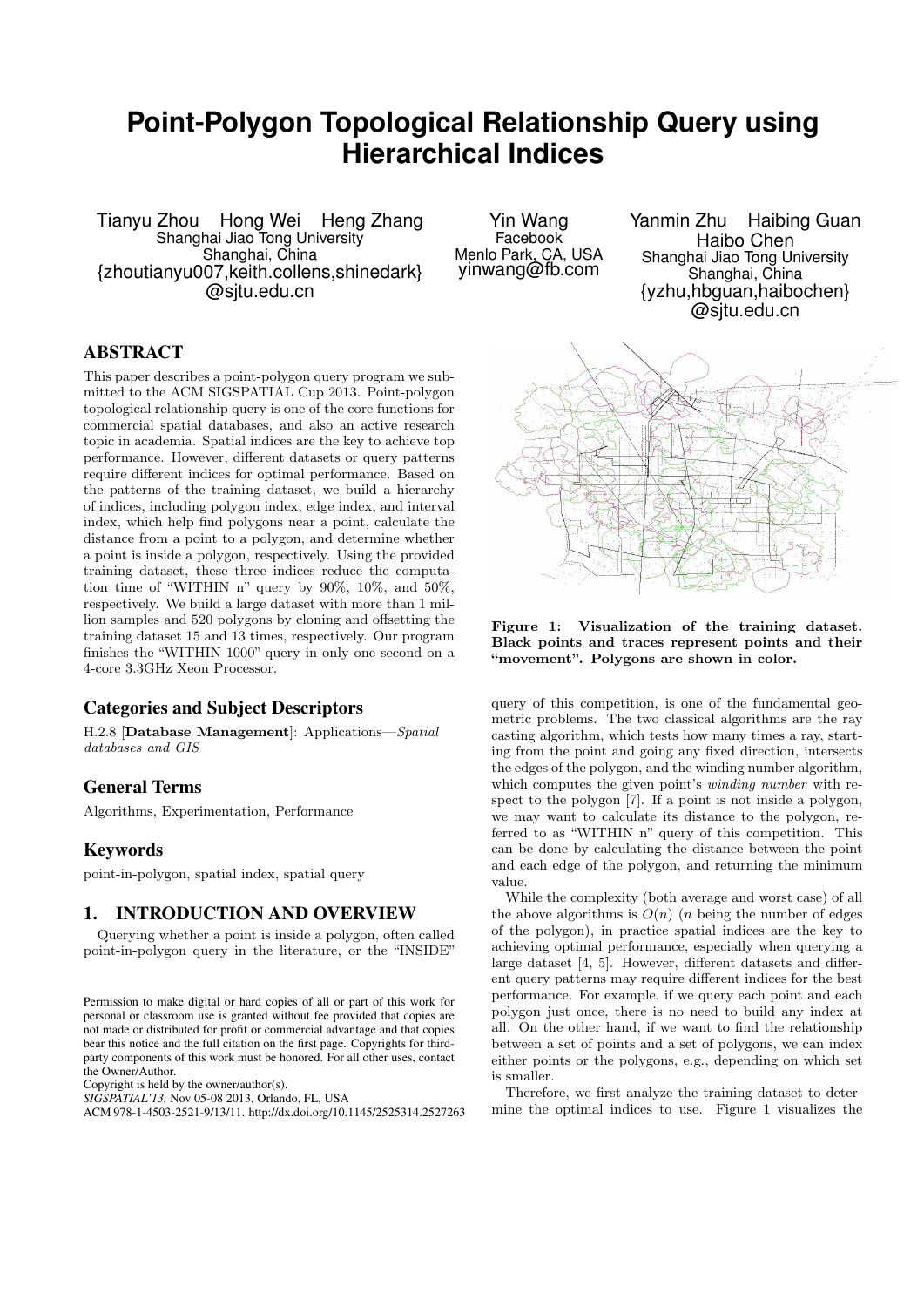points and polygons in the provided training dataset. There are way more points, up to one million, than polygons, up to 500, so it is apparent that we should index polygons rather than points, using their minimum bounding rectangles; see Figure 2. Another crucial observation is that each polygon has lots of edges, 226 on average in the training dataset. The  $O(n)$  complexity for the "INSIDE" or "WITHIN" query is not acceptable. We therefore build one edge index for each polygon using the minimum bounding rectangles of the edges, as shown in Figure 3. Therefore, "WITHIN n" query now only needs to iterate over those edges whose envelopes are within *n* to the given point. Finally, to speed up "IN-SIDE" query, we build one interval index for each polygon that includes all the projected intervals of its edges on the *y*-axis, as shown in Figure 4. Then, using the ray casting algorithm with a horizontal ray along the *x*-axis, we just need to consider those edges whose projected intervals contain *y* for a given point  $(x, y)$ .

We note that the above-mentioned one million points and 500 polygons both may include multiple *versions* (or timestamps) of the same point or polygon ID, and it is required that each version of each point ID be queried against the latest versions of all polygon IDs (thinking of it as a locationbased service where people move around and buildings relocate or reshape over time). Since the number of polygons, even including multiple versions, is several orders of magnitude smaller than the number of points, we build all three indices for each version of each polygon statically, and then filter out older versions during the query process. Comparing with the implementation that changes the index as the time progresses, our static indices allow simpler and more efficient implementation for concurrent queries using multithreading.

In summary, our point-polygon relationship query algorithm consists of the following steps:

- 1. for each point *P*, query the polygon index to find polygons whose envelopes contain *P* (or within *n* to *P* if it is "WITHIN n" query). For each polygon returned by the query, perform the following steps in sequence;
- 2. skip if the polygon is not the latest version with respect to *P*'s timestamp;
- 3. query whether *P* is inside the polygon using ray casting and the interval index;
- 4. for "WITHIN n" query, if *P* is not inside the polygon, calculate their distance using the edge index.

We discuss our hierarchy of indices and other optimization techniques in Section 2 and our experimental result in Section 3. Section 4 concludes this paper.

## 2. HIERARCHICAL INDICES

R-tree [3] and its variants are commonly used to index various geometric shapes by their minimum bounding rectangles. Minimization of both *coverage* and *overlap* is crucial to the performance of R-trees. Coverage is the entire area covered by tree nodes, and overlap is the area covered by two or more nodes. Minimizing coverage reduces the amount of "dead space" covered by the R-tree, and minimal overlap reduces the set of search paths to the leaves. Different Rtree variants employ different heuristics to split overflowing nodes, trying to minimize coverage and overlapping [6].



Figure 2: Polygon index example



Figure 3: Edge index example



Figure 4: Interval index example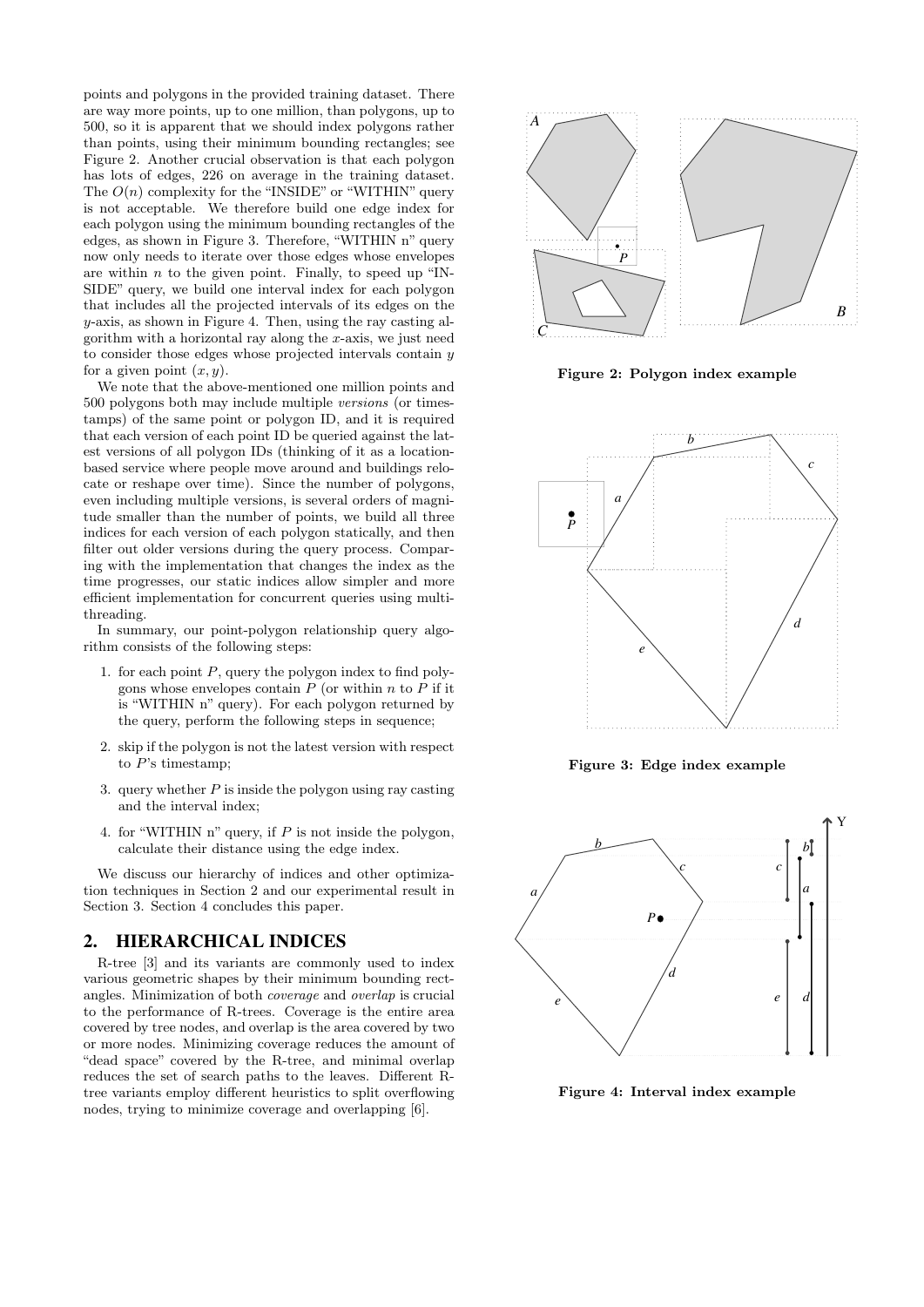|                     |        | polygon-index | edge-index |       |  |
|---------------------|--------|---------------|------------|-------|--|
| R-tree with         | insert | query         | insert     | query |  |
| linear splitting    |        | 980           | 159        | 2,459 |  |
| quadratic splitting |        | 928           | 256        | 2,446 |  |
| $R^*$ splitting     |        | 810           | 774        | 2.437 |  |

Table 1: Computation time (ms) of R-tree variants using the large dataset we constructed.

Since the competition considers the overall computation time, we need to calculate both the tree construction and the query time. Intuitively, more advanced heuristics take longer time for tree construction but less for query. We compare different splitting strategies using the training dataset and select the best performers for our polygon index and edge index, respectively. For our interval index, we use *interval tree* which is essentially a degenerated R-tree for one dimension.

## 2.1 Polygon Index

Figure 2 illustrates our polygon index using the minimum bounding rectangle of each polygon. For "INSIDE" queries, we need to find all polygons whose bounding boxes contain the given point. For "WITHIN n" queries, we construct a  $2n \times 2n$  square centered at the given point, shown in the figure, and find all polygons whose bounding boxes intersect the square. For example in Figure 2, no polygon needs to be further examined for the "INSIDE" query of point *P*, and polygons *A* and *B* must be considered for the "WITHIN n" query.

We compare three node splitting strategies implemented in boost C++ library 1.54, linear split, quadratic split [3], and  $R^*$ -tree topological split [1]. Table 1 shows the tree building time and the query time using our large dataset (see Section 3.1), which is consistent with the example computation time shown on boost documentation website, i.e., insert time increases in the order of linear splitting, quadratic splitting, and R\*-tree splitting, while the query time decreases in the same order. However, the difference of tree building time among all three algorithms is negligible compared to the query time for the polygon index, because we have several orders of magnitude more points than polygons. It is worth the time to find as optimal splitting strategy as possible during tree construction in order to save query time. Therefore we use  $R^*$ -tree for our polygon index.

#### 2.2 Edge Index

Figure 3 shows our edge index using the minimum bounding rectangle of each edge. Again we construct a  $2n \times 2n$ square to query all edges whose minimum bounding boxes intersect it. In this example, we only edge *a* is returned by the query for the given point *P*. We build one edge index for each version of each polygon to minimize the index building and query time.

Table 1 shows the total time for building all edge indices and queries using different splitting strategies. In this case, on the other hand, the difference of query time among different strategies is negligible compared to the insert time. We suspect the reason is that the edges of a polygon are much more evenly distributed over the space and there is very little overlapping. All three splitting strategies work well and therefore the query time is similar.  $R^*$ -tree splitting spent more time on optimizing but the benefit is marginal. We use R-tree with linear splitting for our edge index.

#### 2.3 Interval Index

Given a point and a polygon, the ray casting algorithm draws a ray from the point, going along any fixed direction, and tests how many times it intersects the edges of the polygon. If the point is not on any edge of the polygon, the point is inside the polygon if the number of crossings is an odd number, or outside if it is even. The result holds for polygons with one or more inner rings.

To simplify the calculation, it is common to construct the ray in parallel with the positive *x*-axis. The interval index is employed to quickly find edges whose projected intervals on *y*-axis contain the *y* coordinate of the point. Edges not returned by the query are either above or below the ray, and therefore do not intersect. (Here we define "contain" as such that one endpoint of the edge must be below the given point *P* and the other endpoint must be equal to or above *P*, which handles the corner case where the ray intersects a vertex of the polygon or completely overlaps an edge.) For example in Figure 4, we consider only edges *a* and *d* for the "INSIDE" query of point *P*.

Interval tree is an ordered binary tree data structure for storing and retrieving intervals. More specifically, it allows efficient query of intervals that overlap with any given interval or point. We use *centered interval tree* that is a binary tree where each node stores all intervals intersecting a *center point*. All intervals completely to the left of the center point are stored on the left subtree, and intervals to the right of the point are stored on the right subtree [2]. We build one interval tree for each version of each polygon. The intervals inserted into the tree are the projections of its edges to the *y*-axis, i.e., the *y* coordinates of the two endpoints of each edge, called *y*-intervals. For a given point *P*, the query returns all *y*-intervals that intersect its *y* coordinate. Edges whose *y*-intervals do not intersect the *y* coordinate of *P* are either above or below the *x*-parallel ray from *P*, and therefore excluded from the intersection counting. For those edges returned by the query, we further filter out edges whose *x* coordinates of both endpoints are less than the *x* coordinate of *P*, which are completely on the left of the ray. Likewise, edges whose *x* coordinates are both greater than *x* must intersect the ray so there is no need to perform the expensive intersection calculation either. Only those edges whose endpoints are on both sides of *P* with respect to *x* coordinates are included in the intersection calculation. For example in Figure 4, first our interval index filters out edges *b, c, e*, and then we skip edge *a* since it is on the left of *P*. The intersection calculation between edge *d* and the *x*parallel ray from *P* returns true so the intersection count of *P* is one, and therefore it is inside the polygon.

## 2.4 Other Optimizations

In addition to the hierarchy of indices, we use multithreading for input parsing, index building, and query processing. For input parsing, we read the entire file at once and each thread is responsible for a portion of the file. These threads also build the edge and interval indices in parallel as they parse the input. Only the polygon index is built with a single thread, but its construction time is negligible as illustrated in Table 1. As mentioned in Section 1, all our indices are static (read-only) since we filter out older versions of polygons in the query results. Therefore concurrent query